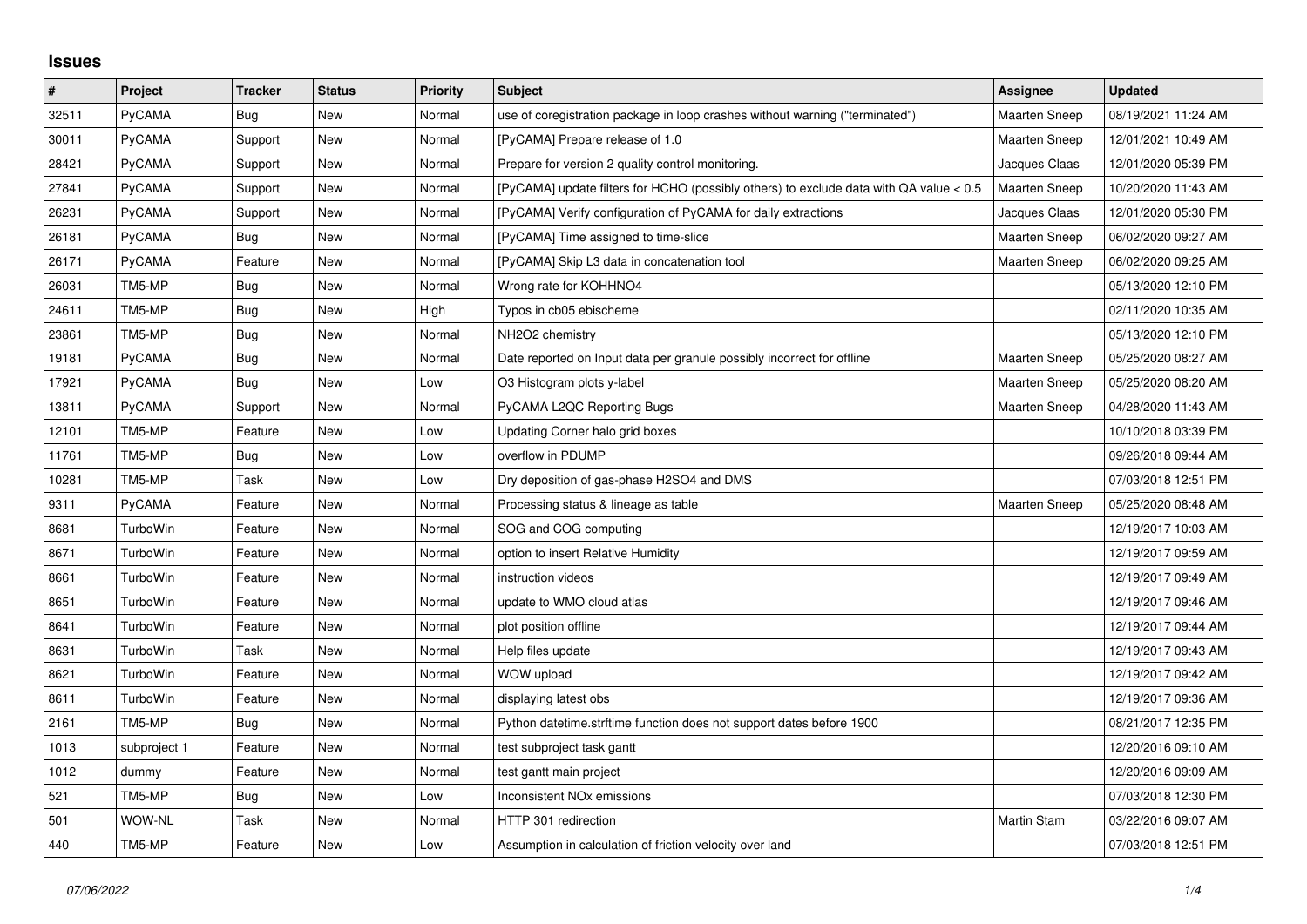| $\sharp$     | Project      | <b>Tracker</b> | <b>Status</b> | <b>Priority</b> | Subject                                                                                            | Assignee               | <b>Updated</b>      |
|--------------|--------------|----------------|---------------|-----------------|----------------------------------------------------------------------------------------------------|------------------------|---------------------|
| 439          | TM5-MP       | Task           | New           | Low             | Treatment of ice clouds in photolysis                                                              |                        | 07/03/2018 12:35 PM |
| 425          | adagucviewer | <b>Bug</b>     | New           | Normal          | Timeseries graph of rgb layers error                                                               |                        | 01/06/2016 01:02 PM |
| 373          | TM5-MP       | <b>Bug</b>     | New           | Normal          | Diurnal cycle biomass burning emissions                                                            |                        | 07/03/2018 12:34 PM |
| 372          | adagucserver | Bug            | New           | Normal          | [KDC WCS] Web Coverage Service on point data does not function correctly                           | <b>Maarten Plieger</b> | 09/09/2015 07:28 AM |
| 368          | adagucserver | Bug            | New           | Normal          | Time resolution is not correctly calculated automatically                                          |                        | 08/24/2015 11:55 AM |
| 367          | TM5-MP       | Feature        | New           | Low             | Heterogeneous reaction rates for bulk aerosol version                                              | Jason Williams         | 07/03/2018 12:36 PM |
| 362          | TM5-MP       | <b>Bug</b>     | New           | Normal          | Dry deposition total for agreggated NOx                                                            | Jason Williams         | 06/24/2015 02:06 PM |
| 351          | TM5-MP       | <b>Bug</b>     | New           | Low             | NH3 budget terms                                                                                   |                        | 07/03/2018 12:36 PM |
| 350          | impactportal | Feature        | New           | Normal          | Add a link to go to the basket at the bottom of the data discovery page                            |                        | 03/19/2015 10:59 AM |
| 338          | TM5-MP       | Feature        | New           | Low             | Modifying and extending input data for refractive indices                                          | Twan van Noije         | 07/03/2018 12:53 PM |
| 149          | TM5-ZOOM     | <b>Bug</b>     | New           | Low             | Gfortran compiler                                                                                  |                        | 04/08/2014 10:42 AM |
| 94           | impactportal | <b>Bug</b>     | New           | Normal          | [Account] Handle OpenID problem                                                                    |                        | 10/10/2013 10:22 AM |
| 91           | impactportal | Feature        | <b>New</b>    | Normal          | [Basket] Move Basket in menu bar                                                                   |                        | 10/10/2013 10:22 AM |
| $ 90\rangle$ | impactportal | Feature        | New           | Normal          | [Use cases] Precoocked data selection widget with use case data                                    |                        | 10/10/2013 10:22 AM |
| 89           | impactportal | Feature        | <b>New</b>    | Normal          | [Map&Plot]Generic data selection widget                                                            |                        | 10/10/2013 10:22 AM |
| 87           | impactportal | Feature        | New           | Normal          | [Map & Plot] Enable to select multiple data from basket for plotting and mapping                   |                        | 10/10/2013 10:22 AM |
| 86           | impactportal | Feature        | New           | Normal          | [Account] Keep history of what has been processed                                                  |                        | 10/10/2013 10:22 AM |
| 85           | impactportal | Feature        | New           | Low             | [Basket]Enable grouping of data in datasets                                                        |                        | 10/10/2013 10:22 AM |
| 82           | impactportal | Feature        | New           | Normal          | [GUI] Improve error messages                                                                       |                        | 10/10/2013 10:22 AM |
| 81           | impactportal | Feature        | New           | Normal          | [Transformations] Time series plots WPS for multiple datasets                                      |                        | 10/10/2013 10:22 AM |
| 77           | impactportal | Feature        | New           | Normal          | [Data] Provide ECLISE data in climate4impact                                                       |                        | 10/10/2013 10:22 AM |
| 76           | impactportal | Feature        | New           | Low             | [Search] Group search results in folders                                                           |                        | 10/10/2013 10:22 AM |
| 74           | impactportal | Feature        | New           | Normal          | [Search] Free text search: resolve on server not in browser                                        |                        | 10/10/2013 10:22 AM |
| $71$         | adagucserver | <b>Bug</b>     | New           | Normal          | default value for dimension not properly generated when using min keyword                          |                        | 10/07/2013 09:34 AM |
| 70           | adagucserver | <b>Bug</b>     | New           | Normal          | Contourlines always display text                                                                   |                        | 09/16/2013 01:04 PM |
| 61           | adagucviewer | Feature        | New           | Normal          | Custom coordinate systems can not be choosed, only the predefined in the map type are<br>available |                        | 07/17/2013 12:21 PM |
| 39           | adagucserver | <b>Bug</b>     | New           | Normal          | tickround is ignored when WMSExtension NUMCOLORBANDS is used                                       |                        | 06/26/2013 01:50 PM |
| 38           | adagucviewer | Bug            | New           | Normal          | When reusing a link create with the "Create a Link" menu item, the legend is not<br>displayed      |                        | 06/19/2013 01:44 PM |
| 37           | adagucviewer | Bug            | New           | Normal          | [EXTGUI] When refreshing a layer the layerlist is not updated                                      |                        | 06/13/2013 10:28 AM |
| 26711        | TM5-MP       | <b>Bug</b>     | In Progress   | Normal          | missing values for lon and lat in regions file                                                     |                        | 07/02/2020 08:27 PM |
| 26241        | PyCAMA       | Support        | In Progress   | Normal          | [PyCAMA] Supply list of up to 12 parameters you want to follow over time                           | Jacques Claas          | 12/01/2020 05:34 PM |
| 23221        | TM5-MP       | Feature        | In Progress   | Normal          | Remapping of M7 dry/wet radii from restart file missing                                            |                        | 12/05/2019 11:07 AM |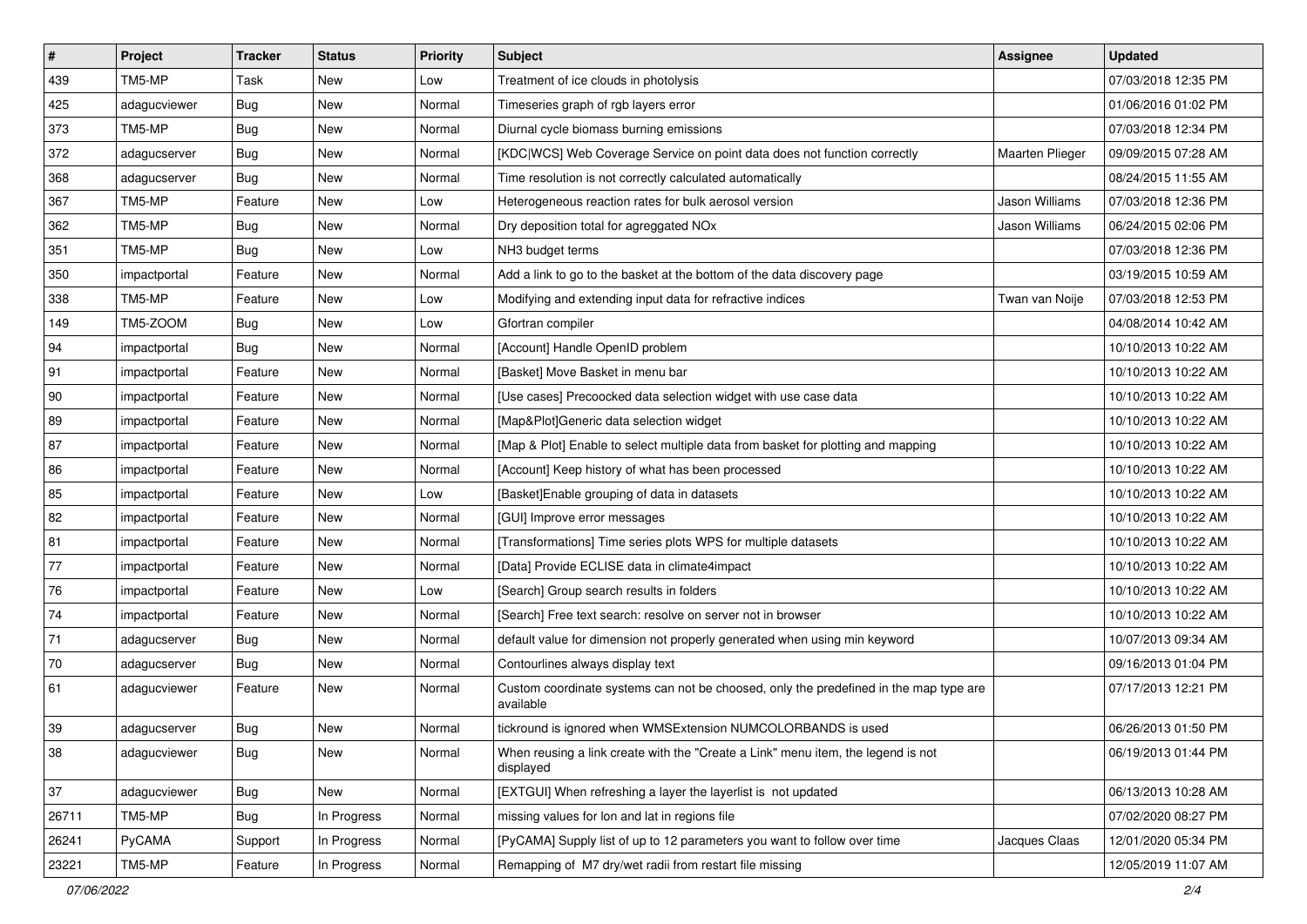| #     | Project       | <b>Tracker</b> | <b>Status</b> | <b>Priority</b> | Subject                                                                                                   | Assignee               | <b>Updated</b>      |
|-------|---------------|----------------|---------------|-----------------|-----------------------------------------------------------------------------------------------------------|------------------------|---------------------|
| 20141 | TM5-MP        | <b>Bug</b>     | In Progress   | Low             | PDUMP temperature field is zero                                                                           |                        | 07/26/2019 02:45 PM |
| 10221 | TM5-MP        | Feature        | In Progress   | Normal          | MOGUNTIA and KPP                                                                                          |                        | 09/20/2018 01:59 PM |
| 8931  | TM5-MP        | Feature        | In Progress   | Low             | removing dependence on HDF4                                                                               |                        | 11/18/2019 02:07 PM |
| 944   | PyCAMA        | Feature        | In Progress   | Normal          | Documentation of internal workings of PyCAMA                                                              | <b>Maarten Sneep</b>   | 12/09/2020 11:13 AM |
| 595   | TM5-MP        | <b>Bug</b>     | In Progress   | Normal          | Generation of qsub job file seems broken                                                                  |                        | 07/03/2018 12:39 PM |
| 574   | TM5-MP        | Support        | In Progress   | Normal          | Optimization of ebischeme can be problematic                                                              | Philippe Le Sager      | 12/20/2017 12:29 PM |
| 558   | PyCAMA        | Feature        | In Progress   | Normal          | Coregistration                                                                                            | <b>Maarten Sneep</b>   | 11/06/2018 05:47 PM |
| 549   | TM5-MP        | <b>Bug</b>     | In Progress   | High            | Restarbility broken                                                                                       | Philippe Le Sager      | 03/17/2017 11:40 AM |
| 336   | TM5-MP        | Feature        | In Progress   | Normal          | budget consistent with mmix                                                                               | Philippe Le Sager      | 12/01/2015 10:05 AM |
| 320   | TM5-MP        | Bug            | In Progress   | Low             | <b>Budget inconsistencies</b>                                                                             | Philippe Le Sager      | 01/28/2016 01:00 PM |
| 35721 | PyCAMA        | Feature        | Resolved      | Normal          | Speed up get profiles and get temperature by numba                                                        | <b>Maarten Sneep</b>   | 03/21/2022 10:55 AM |
| 35711 | PyCAMA        | <b>Bug</b>     | Resolved      | Normal          | Delete useless get_pressures function in TM5_profile.py                                                   | <b>Maarten Sneep</b>   | 03/21/2022 09:48 AM |
| 34921 | PyCAMA        | <b>Bug</b>     | Resolved      | Normal          | Requested time not covered in CTM file                                                                    | Maarten Sneep          | 03/21/2022 09:52 AM |
| 33291 | PyCAMA        | Bug            | Resolved      | Normal          | [PDGS-ANOM-8804] Processing error on ALH                                                                  | <b>Maarten Sneep</b>   | 10/05/2021 05:33 PM |
| 28981 | PyCAMA        | Bug            | Resolved      | Normal          | [PyCAMA] Hard crash when processing NPP data                                                              | Maarten Sneep          | 11/27/2020 11:54 AM |
| 27381 | <b>PyCAMA</b> | Support        | Resolved      | High            | [PyCAMA] Update configuration file to resolve issue with reports for Cloud                                | <b>PDGS Operations</b> | 09/09/2020 11:06 AM |
| 27361 | <b>PyCAMA</b> | Feature        | Resolved      | Normal          | [PyCAMA] record the file names of the input granules.                                                     | Maarten Sneep          | 07/29/2020 03:23 PM |
| 27251 | <b>PyCAMA</b> | <b>Bug</b>     | Resolved      | Normal          | [PyCAMA] incompatibility with python 3.3                                                                  | Maarten Sneep          | 07/24/2020 08:23 AM |
| 27221 | PyCAMA        | <b>Bug</b>     | Resolved      | Normal          | [PyCAMA] crash when encountering empty files                                                              | Maarten Sneep          | 07/28/2020 01:24 PM |
| 22591 | PyCAMA        | Feature        | Resolved      | Normal          | Implement O3_TCL on L2QC website                                                                          | Mark ter Linden        | 11/09/2019 05:03 PM |
| 1511  | <b>PyCAMA</b> | Feature        | Resolved      | Normal          | Synchronization of variables                                                                              | <b>Maarten Sneep</b>   | 08/21/2020 07:37 AM |
| 1301  | <b>PyCAMA</b> | Support        | Resolved      | High            | test mixed empty/non-empty variables                                                                      | <b>Maarten Sneep</b>   | 08/21/2020 07:38 AM |
| 349   | impactportal  | <b>Bug</b>     | Resolved      | High            | WPS for simple indices fails with SAX Exception                                                           |                        | 03/19/2015 09:44 AM |
| 210   | impactportal  | Bug            | Resolved      | Normal          | OpenID composer accepts only names from 3 characters or more                                              | Maarten Plieger        | 03/19/2015 09:52 AM |
| 161   | adagucserver  | <b>Bug</b>     | Resolved      | Normal          | Point datasets where the data starts with a nodata value are not displayed at all                         | <b>Maarten Plieger</b> | 07/25/2014 12:46 PM |
| 159   | impactportal  | Bug            | Resolved      | Normal          | [WPS] When submitting a WPS job, the XML status document is sometimes not directly<br>available --> Error | Maarten Plieger        | 03/19/2015 09:52 AM |
| 158   | impactportal  | Bug            | Resolved      | Normal          | [OPENDAP] Wrong HTTP status code when file is missing: 403 instead of 404.                                | Maarten Plieger        | 03/19/2015 09:53 AM |
| 93    | impactportal  | Feature        | Resolved      | Normal          | [Basket] Add a "Get All" button to retrieve all items at once                                             |                        | 03/19/2015 09:56 AM |
| 92    | impactportal  | Feature        | Resolved      | High            | [Test] Create a test environment to test new versions of climate4impact                                   |                        | 03/19/2015 09:55 AM |
| 88    | impactportal  | Feature        | Resolved      | Normal          | [Basket]Create widget for basket access in all portal elements                                            |                        | 03/19/2015 09:56 AM |
| 84    | impactportal  | Feature        | Resolved      | Normal          | [Basket]Enable sorting on basket                                                                          |                        | 03/19/2015 09:57 AM |
| 83    | impactportal  | Feature        | Resolved      | Normal          | [Basket]Add 'Remove all' button                                                                           |                        | 03/19/2015 09:58 AM |